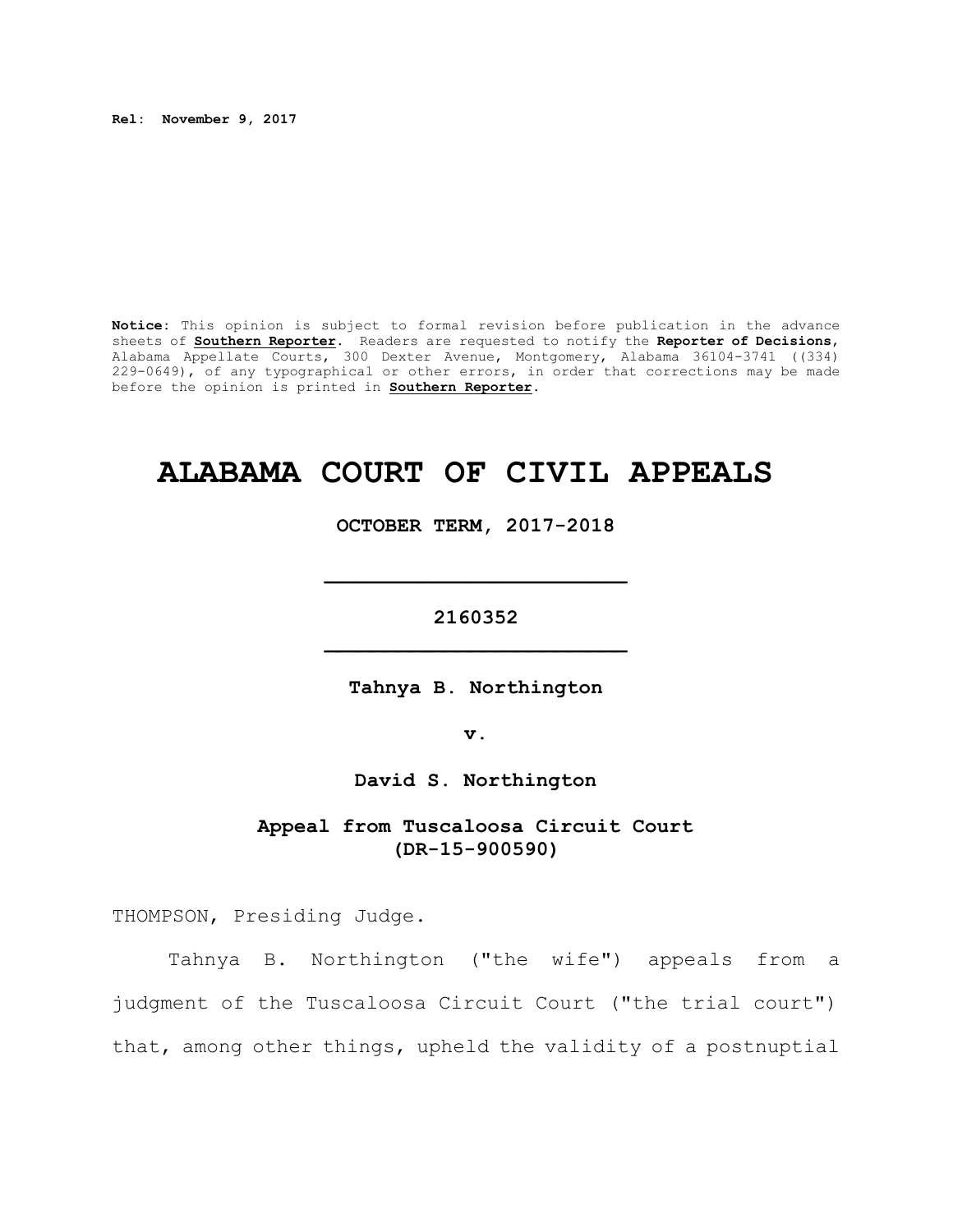agreement ("the agreement") she had entered into with David S. Northington ("the husband").

The only issue presented on appeal in this matter is whether the trial court erred in determining that the agreement was valid and enforceable. The evidence relevant to that issue indicated the following. The parties married in March 1995. Two children were born during the marriage; the wife had a child from a previous marriage, but the husband helped rear that child as his own. In late March 2012, the husband discovered that the wife was engaged in an extramarital affair. The wife of the man with whom the wife in this case was having the affair notified the husband. On April 2 or 3, 2012, the husband confronted the wife, who admitted that she had engaged in a physical sexual affair with the man, who lived on the West Coast. The wife conceded that she had met the man online and had engaged in "phone sex" and "Skype sex," i.e., via computer using a web camera, with him before the man traveled to Alabama. The wife and the man met in Birmingham and carried out a physical affair.

When the husband confronted the wife, he gave her the option of divorcing or reconciling, with the condition that,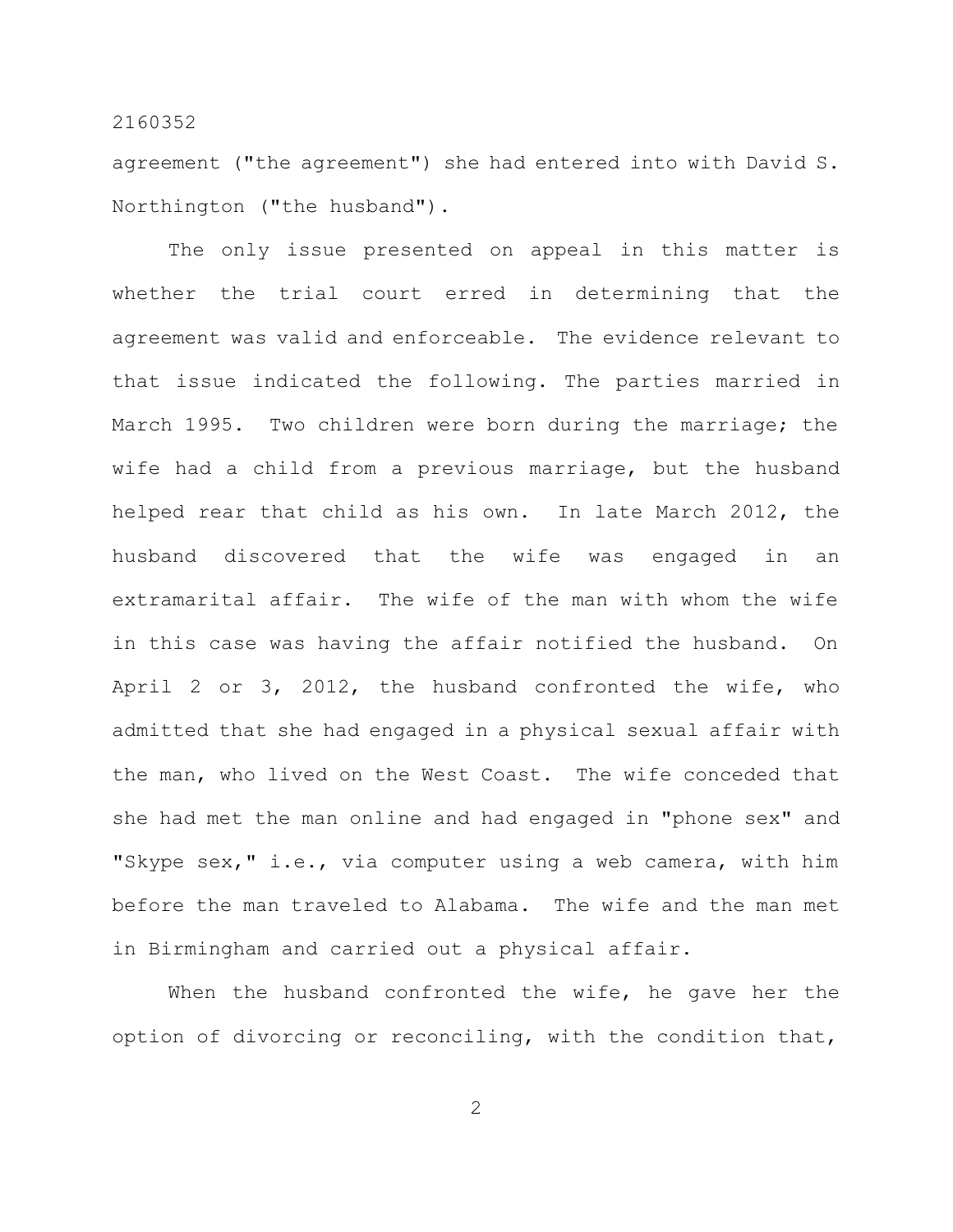if she chose reconciliation, she would sign a postnuptial agreement. The wife chose reconciliation, and the parties began marriage counseling. The parties also spent a considerable time-–more than two years–-crafting the agreement. The wife consulted with three attorneys during the course of negotiations and testified that she had made changes to various drafts of the agreement before executing it. The wife signed the agreement on June 23, 2014; the husband signed it on June 25, 2014. On December 8, 2015, the husband filed a complaint for a divorce in the trial court. The wife answered and filed a counterclaim alleging that the agreement was not fair or equitable and that it was obtained in a fraudulent manner because, she said, in making the agreement, the husband had withheld from her the value of his assets. The trial court held a bifurcated trial so that it could first determine the enforceability of the agreement.

There is no dispute that the wife was aware of the 14 parcels of real estate the husband claimed in the agreement as part of his separate estate. One of those parcels was a condominium in Gulf Shores that had been purchased from her grandfather's estate. The condominium was used for family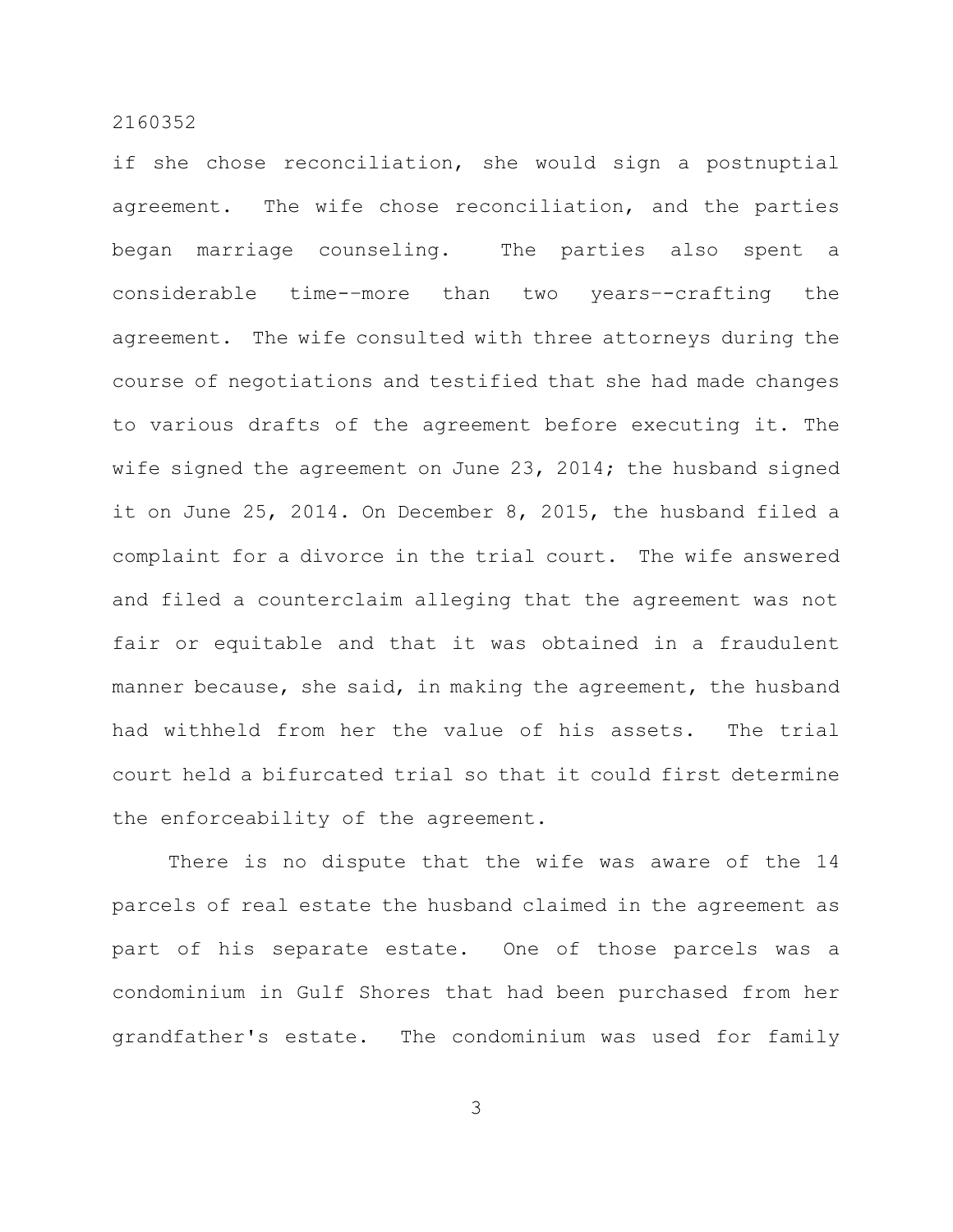vacations, and the wife was aware that it was also used as rental property. All of the other real estate was located in the Tuscaloosa/Northport area. The wife was also aware of Bama Exterminating Co., Inc. ("Bama Exterminating"), a family-owned business started by the husband's grandfather, which the parties treated as an asset of the husband.

In listing the real estate that he was claiming as his separate estate, the husband provided the wife with the cost of the individual parcels of real estate and the debt on those parcels. For example, the husband listed the cost of the Gulf Shores condominium as \$190,000 and the debt on that condominium as \$401,316. In total, the list of real estate the husband claimed, which was attached to the agreement as "Exhibit A," indicated that the total "cost" of the 14 parcels of real estate was \$1,680,913 and that the total debt on those parcels was \$1,356,763. Therefore, according to the information the husband provided to the wife regarding the difference between the cost and the debt of the 14 parcels of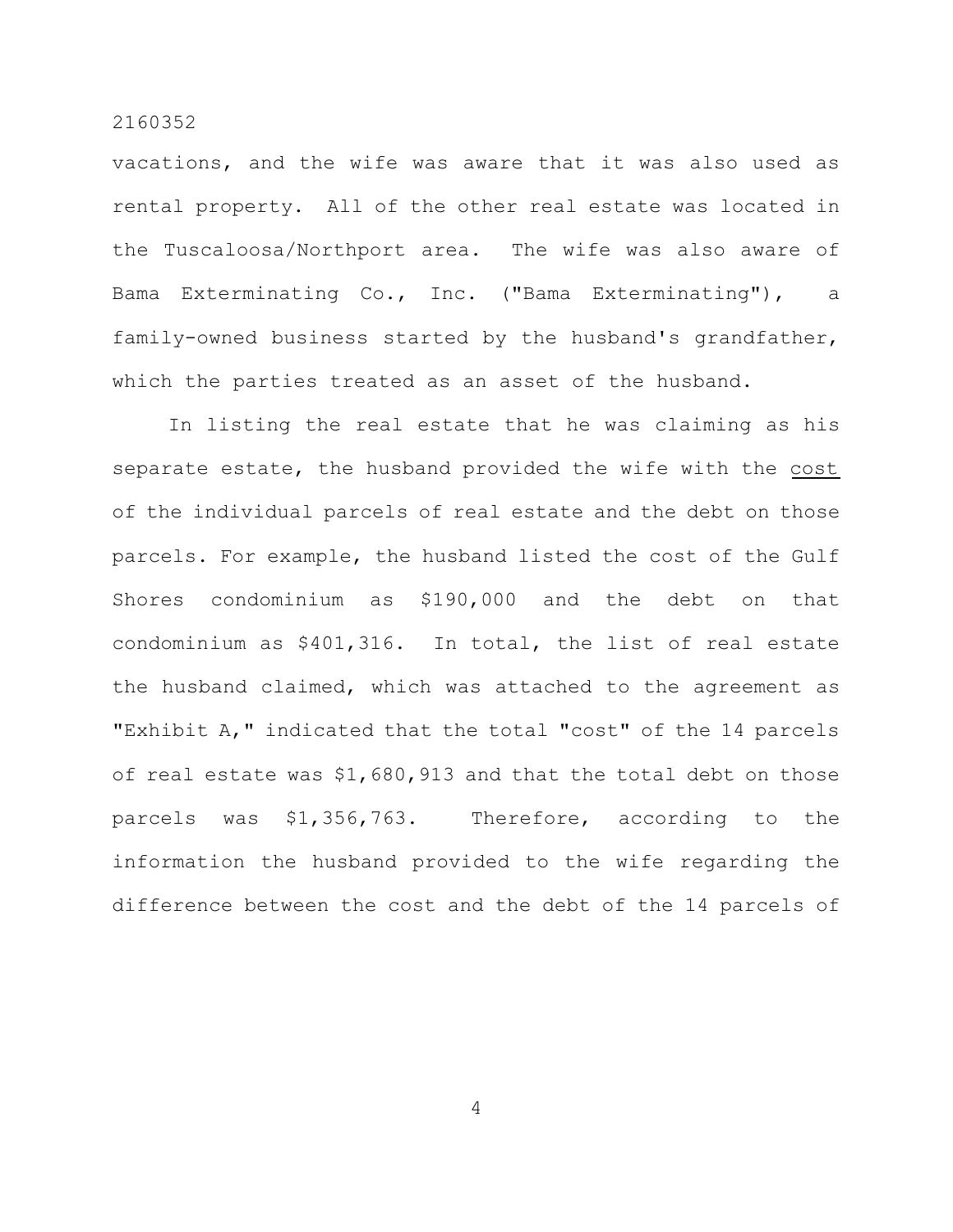real estate, the husband had \$324,150 in total equity in the parcels.<sup>1</sup>

Despite the wife's repeated requests, whether she made the request or the request was made through her attorney, the husband did not provide the wife with the value of the individual parcels of real estate or the equity he had in any of the real estate. In financial statements the husband provided to various banks during the time the agreement was being negotiated, however, the husband represented that the 14 parcels of real estate had a total fair market value of \$4,455,000, and a total debt of \$2,864,103, for a total equity of \$1,590,897.

Similarly, Exhibit A listed several businesses in which the husband had an interest. The only business the wife discusses in her appellate brief is Bama Exterminating. As he had with the real estate, the husband showed that Bama Exterminating had "costs" of "\$294,431 (Fixed Assets)" and debt of "\$265,171 (Liabilities)," leaving a net "value" of

 $1$ In her brief on appeal, the wife states that the husband had "negative equity" totaling \$346,891 in the 14 parcels of real estate. This court cannot determine how the wife reached that conclusion.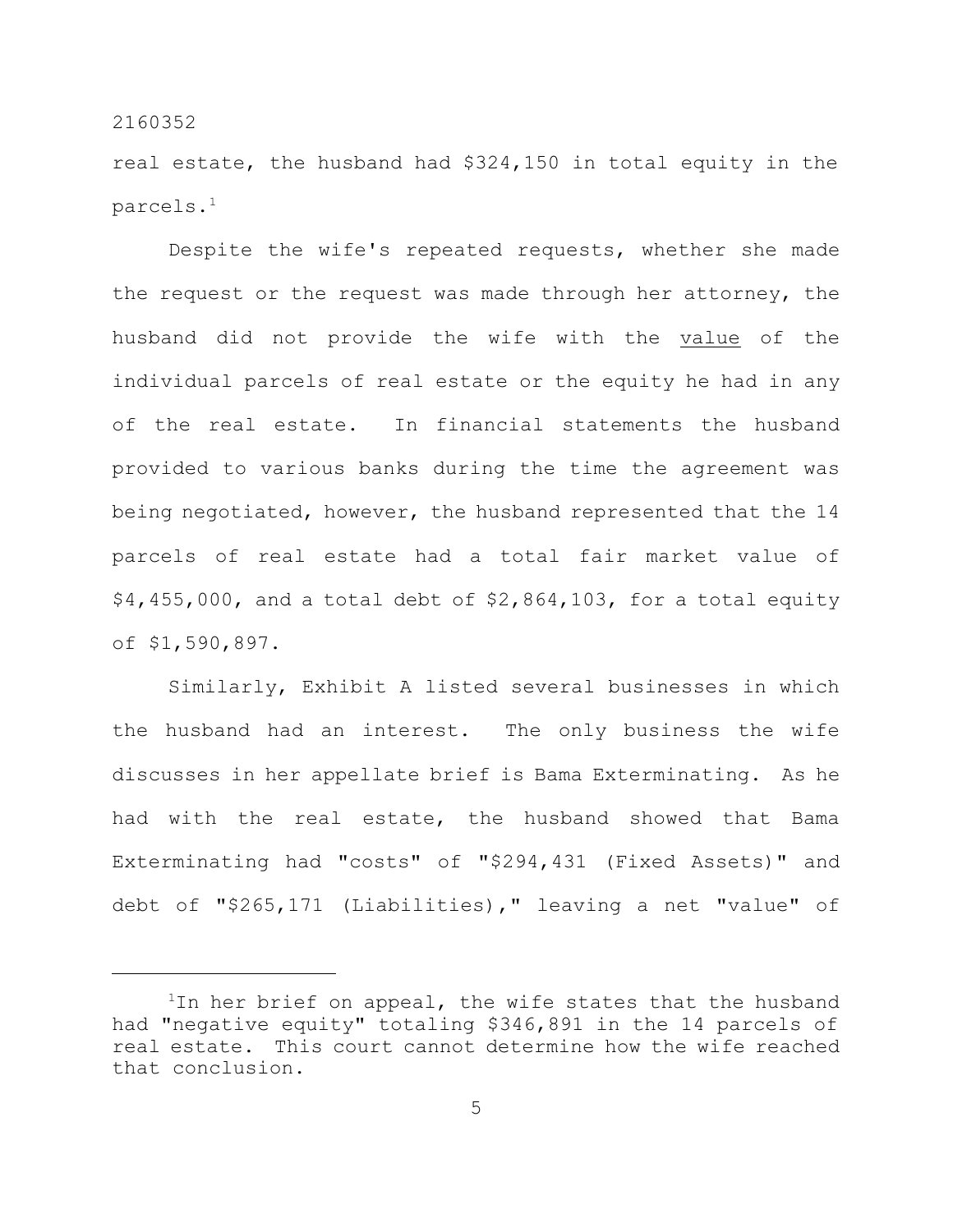\$29,260. However, the husband's "personal financial statements" indicated that Bama Exterminating had a value of \$1,823,482. The difference in the "value" of Bama Exterminating as shown in Exhibit A and on financial statements created when the parties were negotiating the agreement is \$1,794,222.

The wife testified that, during their negotiations, the husband provided her with what became Exhibit A, but he did not provide her with any financial statements. "Exhibit B," attached to the agreement, listed the wife's property. At the trial, the husband acknowledged that the wife and her attorney had at various times asked him for the market value of his assets. He said that he did not give her his opinion as to the value of his assets because, he said, he did not want to give her an inaccurate or subjective opinion. The husband also testified that he did not believe he had an obligation to provide the wife with the values she requested. Instead, the husband said, he suggested methods by which the wife could determine the value of the real estate, including talking to family members who worked in the real-estate or construction business; working with the Tuscaloosa County tax assessor, who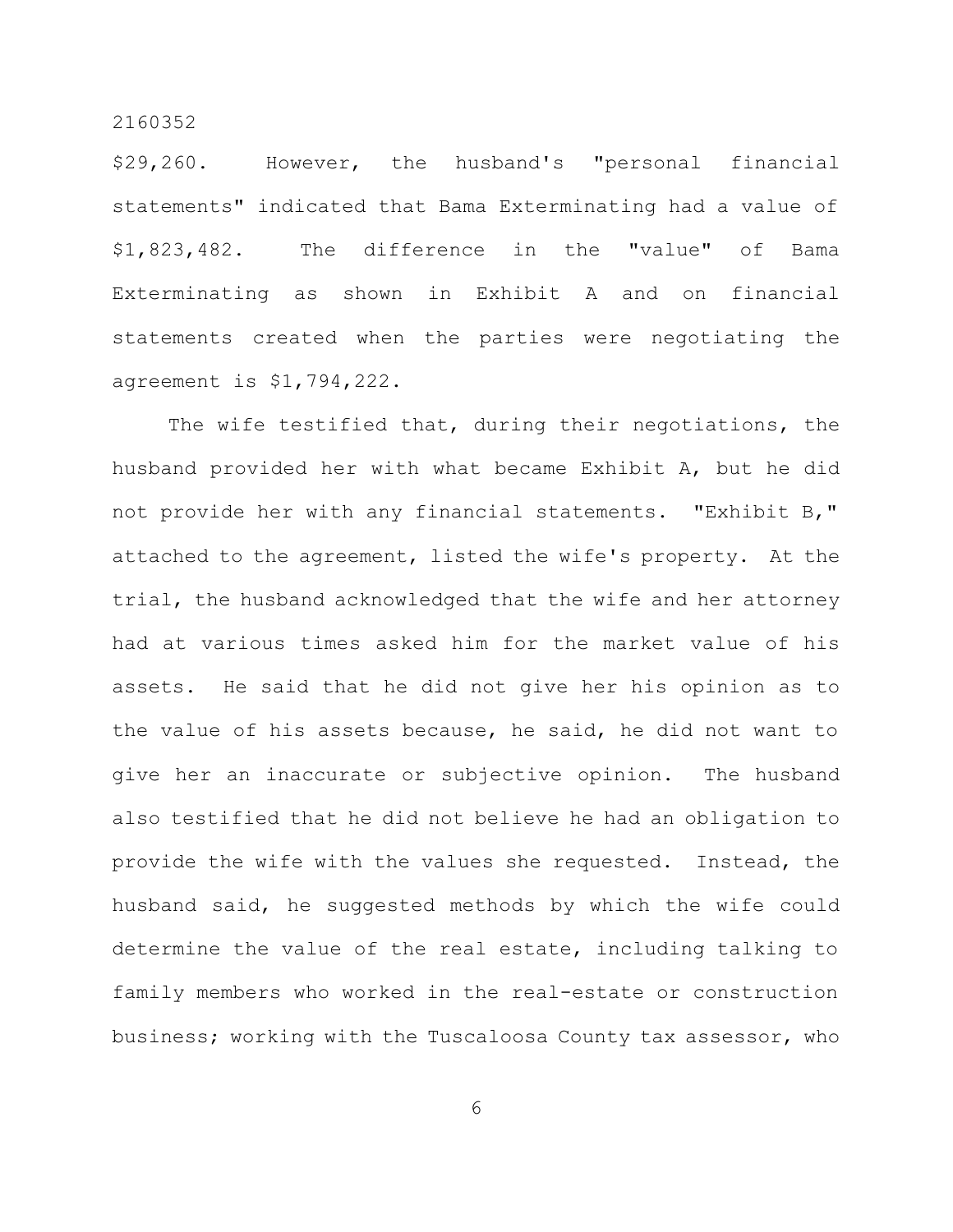was a personal friend, to obtain tax-assessed values of the real property in the Tuscaloosa/Northport area from the Tuscaloosa County tax assessor's office; or doing Internet research to obtain the values of the real property.

The wife testified that, before signing the agreement, she was aware of the real estate the husband owned and had seen most of the properties and the buildings and structures on them. She had taken vacations at the Gulf Shores condominium and had helped to decorate it.

The wife also testified that she never placed Bama Exterminating on the list of assets she wanted. She explained that she "was trying to be fair, that [she] wasn't trying to take [the husband's] company, his family company away from him." She said that one of her attorneys explained that, even if she did not want Bama Exterminating, it could be used in negotiations. However, the wife said, she never made a claim for Bama Exterminating or included it in any counterproposals she made to the husband.

The wife, who holds a bachelor's degree in nursing, testified that her attorney was present when she executed the agreement. She said that she did not recall her attorney at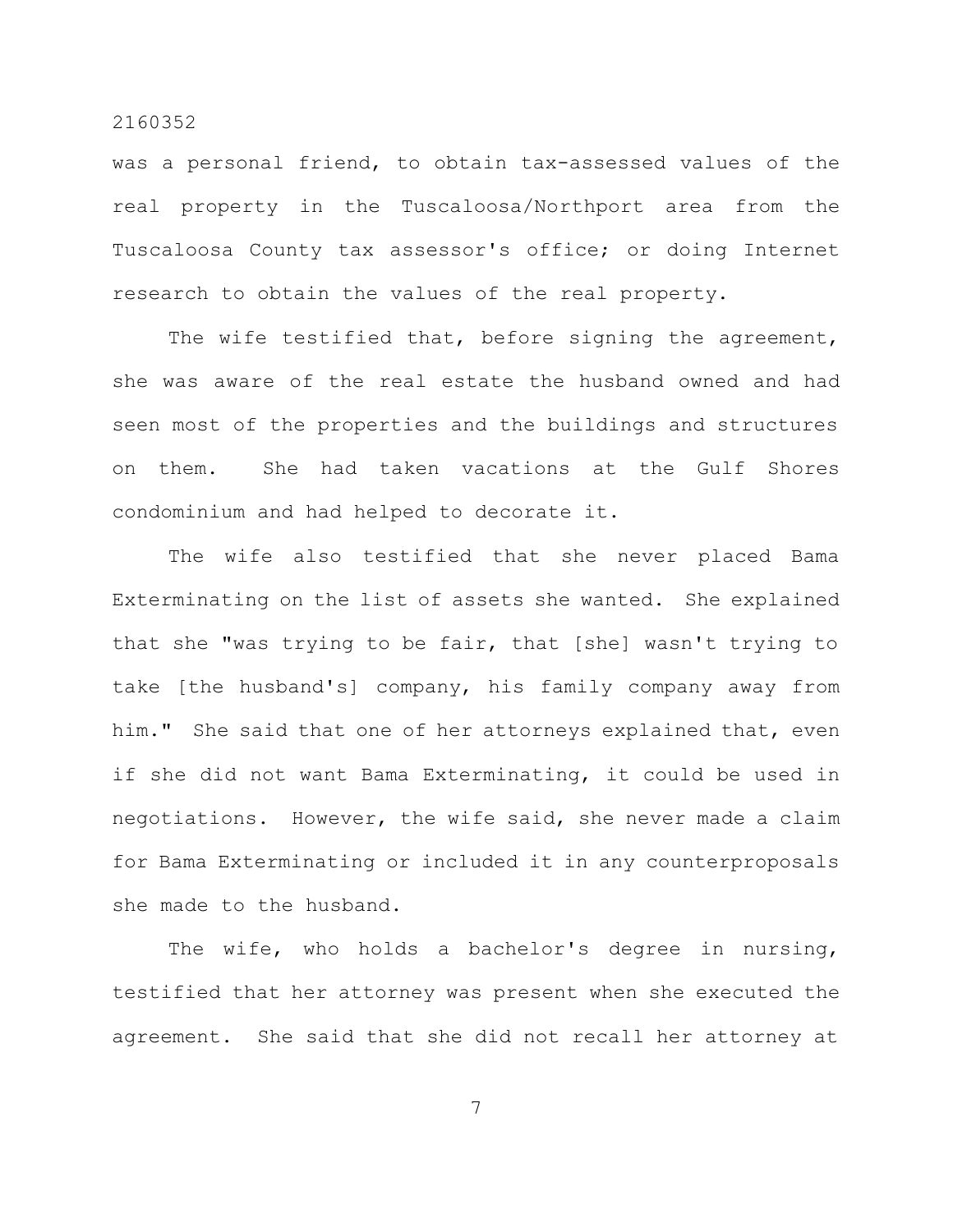that time going over all of the details of the agreement with her, but, she said, she did not give the attorney "any impression" that she did not understand it. She also testified that, although she executed the agreement with the knowledge that it stated that she "fully understood the nature and extent" of the husband's estate and knew its approximate value, "I signed this, I really didn't understand it, but I did sign it." She said that she felt like she did not have a choice regarding whether to sign it, because, she said, the husband had told her that, if she did not sign the agreement, they "would go to war and that he would destroy me."

After the trial on the issue of the validity and enforceability of the agreement, the trial court entered a judgment concluding that the agreement was due to be enforced as written. After the final divorce judgment addressing all remaining issues was entered on February 6, 2017, the wife filed a timely notice of appeal to this court.

On appeal, the wife contends that, although the facts were generally not disputed, the trial court misapplied the law to those facts.

> "'"When this Court must determine if the trial court misapplied the law to the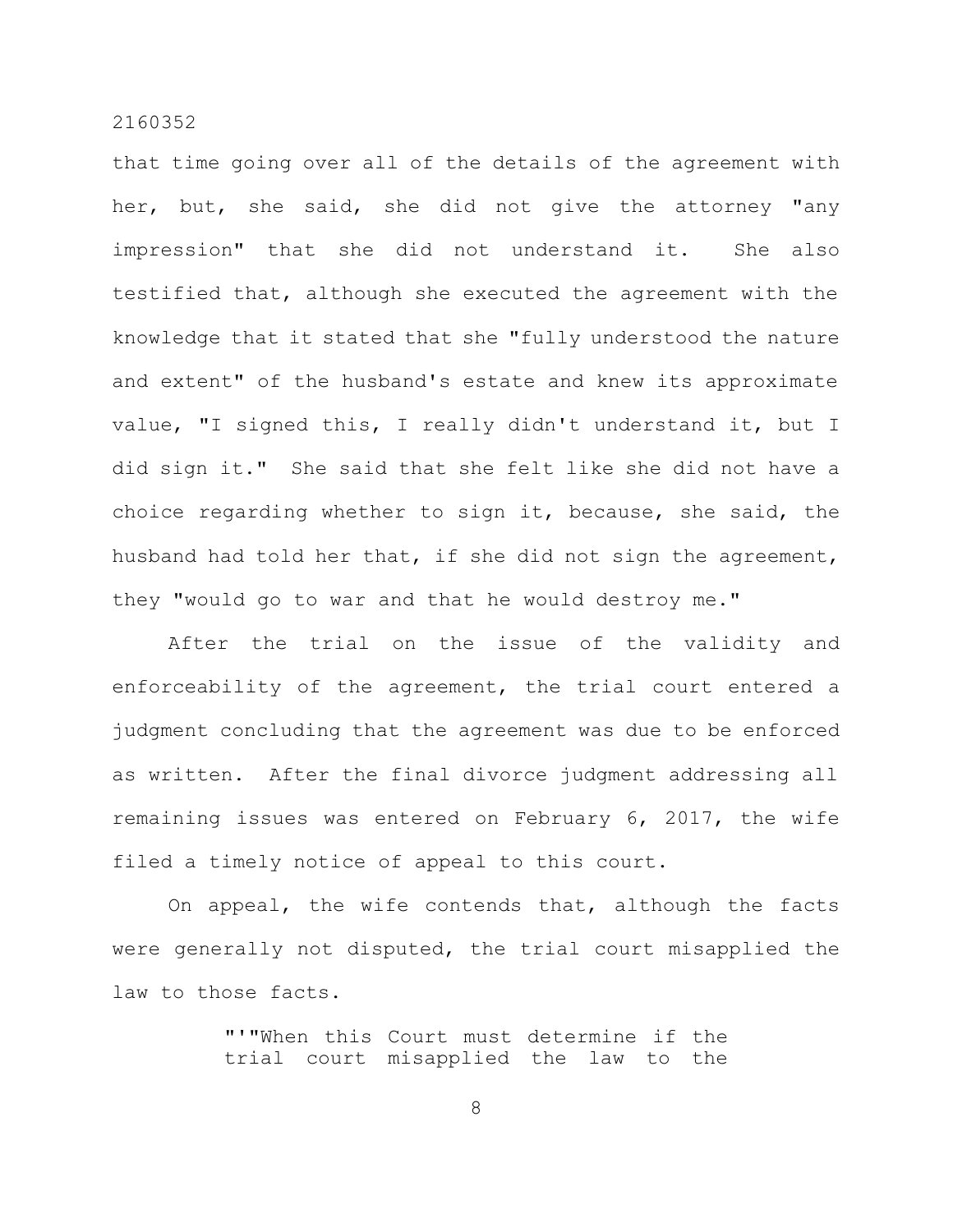undisputed facts, the standard of review is de novo, and no presumption of correctness is given the decision of the trial court. State Dep't of Revenue v. Garner, 812 So. 2d 380, 382 (Ala. Civ. App. 2001); see also Ex parte Graham, 702 So. 2d 1215 (Ala. 1997)."'

"American Res. Ins. Co. v. H & H Stephens Constr., Inc., 939 So. 2d 868, 873 (Ala. 2006) (quoting Bean Dredging, L.L.C. v. Alabama Dep't of Revenue, 855 So. 2d 513, 516–17 (Ala. 2003))."

Ex parte Arvest Bank, 219 So. 3d 620, 622 (Ala. 2016).

The wife contends that the agreement is not valid and enforceable because, she says, the "undisputed evidence" indicates that there was fraud in the inducement of her execution of the agreement. Specifically, the wife argues that the husband's refusal to disclose the values of the real estate and Bama Exterminating was a violation of what she said was his legal duty to fully and fairly disclose not only his assets, but also the value of those assets. In support of her argument that the husband was required to provide her with the values of the real estate listed in the agreement and Bama Exterminating, the wife first cites  $$30-4-9$ , Ala. Code 1975, which provides that a "husband and wife may contract with each other, but all contracts into which they enter are subject to the rules of law as to contracts by and between persons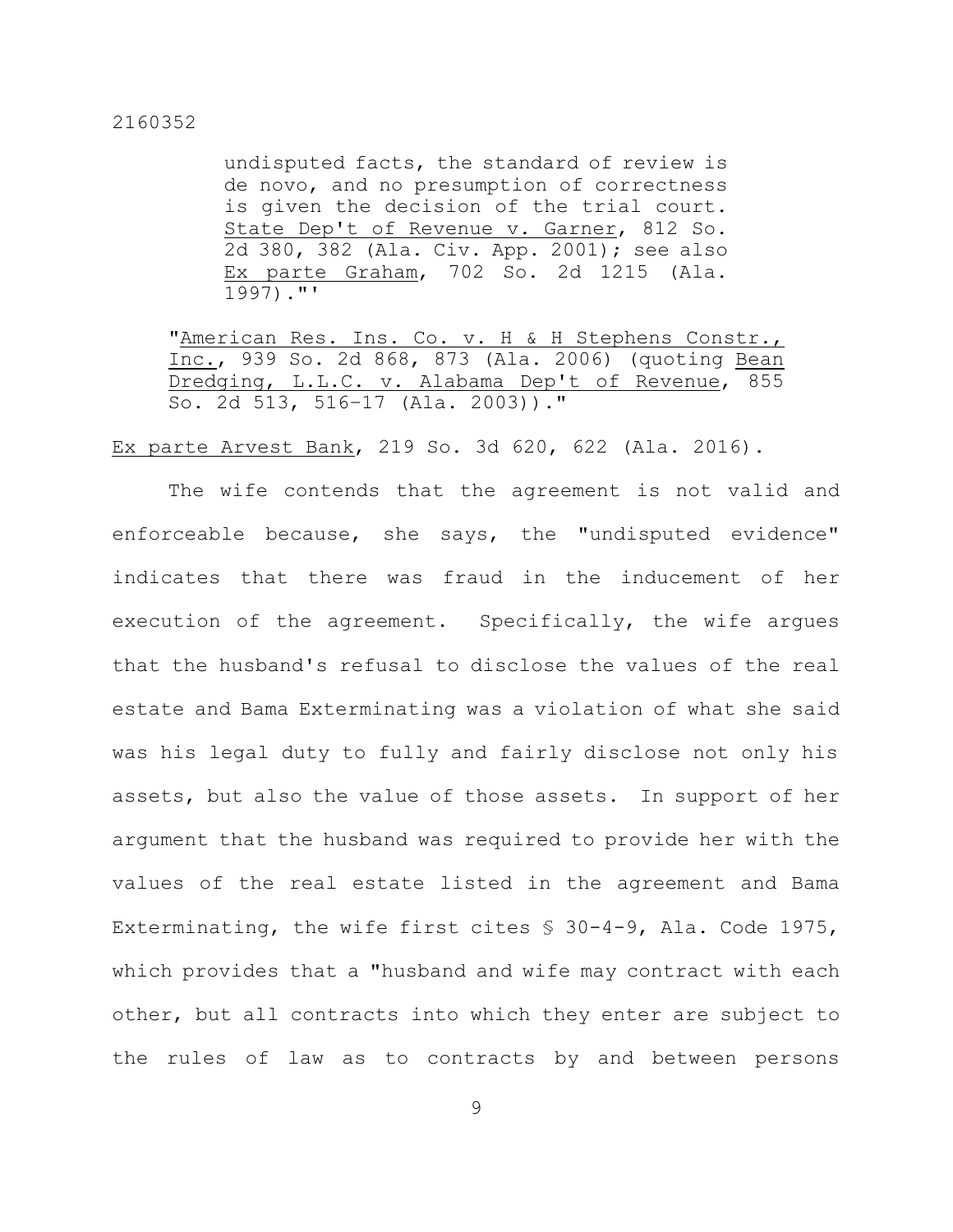standing in confidential relations." The wife then cites § 6- 5-102, Ala. Code 1975, which sets forth a cause of action for fraudulent suppression. That statute provides that "[s]uppression of a material fact which the party is under an obligation to communicate constitutes fraud. The obligation to communicate may arise from the confidential relations of the parties or from the particular circumstances of the case." The wife reads  $\S$  30-4-9 and 6-5-102 together to assert that, because of their confidential relationship as husband and wife, the husband was legally required to provide her with the values of the real estate and Bama Exterminating. Because he withheld that information from her even though she requested it on several occasions, the wife says, the agreement was invalid because it was fraudulently induced.

The wife's argument is not compatible with well established Alabama law regarding the validity of postnuptial agreements.

"[P]renuptial and postnuptial agreements are valid in Alabama. Ala. Code 1975, §§ 30–4–9, 43–8–72; Ruzic v. Ruzic, 549 So. 2d 72 (Ala. 1989); Woolwine v. Woolwine, 519 So. 2d 1347 (Ala. Civ. App. 1987); Barnhill v. Barnhill, 386 So. 2d 749 (Ala. Civ. App. 1980); cert. denied, 386 So. 2d 752 (Ala. 1980); and Campbell v. Campbell, 371 So. 2d 55 (Ala. Civ. App. 1979). However, courts scrutinize such agreements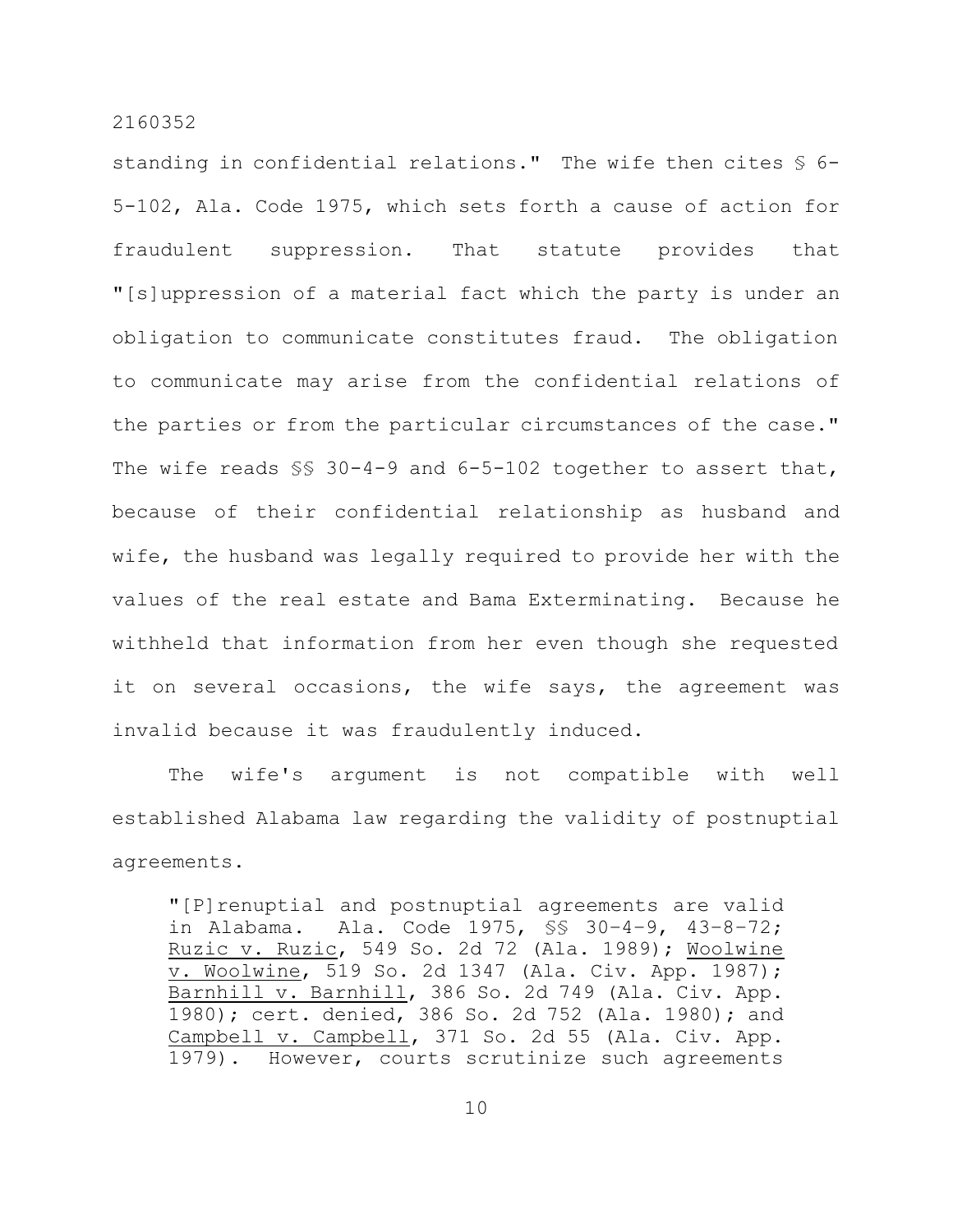to determine whether they are just and reasonable. Woolwine; Barnhill; Hall v. Cosby, 288 Ala. 191, 258 So. 2d 897 (1972); and Hamilton v. Hamilton, 255 Ala. 284, 51 So. 2d 13 (1951)."

Tibbs v. Anderson, 580 So. 2d 1337, 1339 (Ala. 1991). "Prenuptial and postnuptial agreements are scrutinized by the same standards." Nelson v. Estate of Nelson, 53 So. 3d 922, 927 (Ala. Civ. App. 2010).

The wife argues that, because she was not provided with the values of the real estate and Bama Exterminating, the formation of the agreement was unfair and inequitable. In Barnhill v. Barnhill, 386 So. 2d 749 (Ala. Civ. App. 1980), this court

"established the either/or test that we use here in determining whether the agreement is valid. This test may be applied in postnuptial agreements, as well as prenuptial agreements, and it states that, in order for an agreement to be valid, the one seeking to enforce the agreement 'has the burden of showing that the consideration was adequate and that the entire transaction was fair, just and equitable' from the other party's point of view or 'that the agreement was freely and voluntarily entered into ... with competent, independent advice and full knowledge of [any] interest in the estate and its approximate value.' Barnhill, 386 So. 2d at 751."

Tibbs, 580 So. 2d at 1339.

In Tibbs, our supreme court provided an analysis of the application of what has come to be known as the Barnhill test.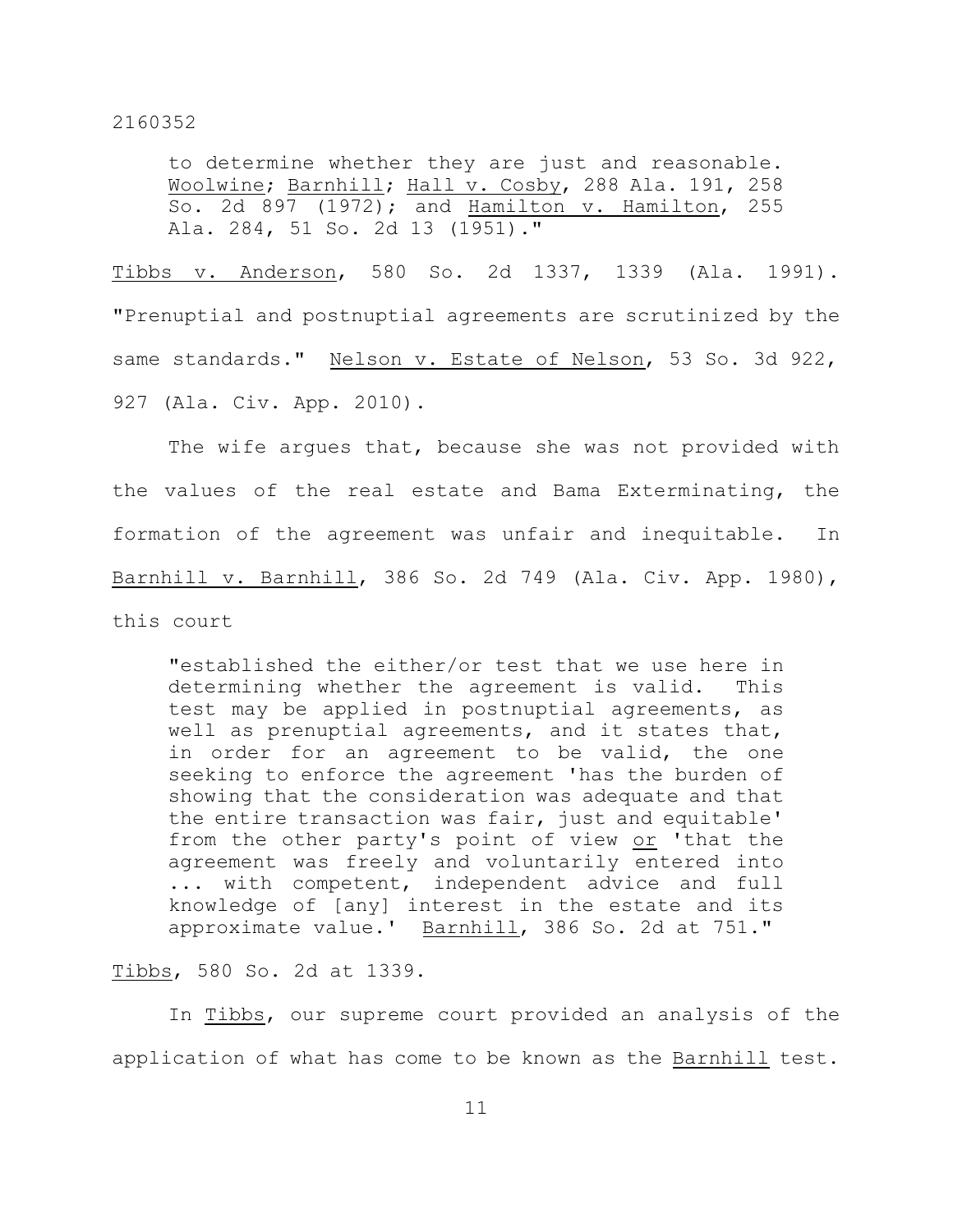Because the wife does not challenge the adequacy of the consideration for the agreement, we need not discuss that aspect of the Barnhill test in this opinion. As to whether the entire transaction is fair, just, and equitable from the point of view of the party against whom it is being enforced, our supreme court in Tibbs wrote:

"The first test in Barnhill further requires that the proponent of the agreement must show that the agreement was fair, just, and equitable from the other party's point of view. In this case, the wife testified that she had read the agreement several times and that she understood its contents. In addition, there was evidence from which the trial court could infer that she knew the general extent of Mr. Tibbs's estate. Furthermore, despite the fact that she was initially reluctant to sign the agreement, she nevertheless voluntarily signed it. There was sufficient evidence upon which the trial court could base its finding that the agreement was valid. There is no indication that the trial court was plainly and palpably wrong in holding that this agreement was fair, just, and equitable from the wife's point of view. Therefore, the requirements of the first test have been met."

580 So. 2d at 1340 (emphasis added).

Moreover, it is worth noting that a plurality of this court has held that a disparity between each party's net worth is not a consideration when determining whether a prenuptial or postnuptial agreement is fair and equitable. Lemaster v. Dutton, 694 So. 2d 1360, 1364 (Ala. Civ. App. 1996).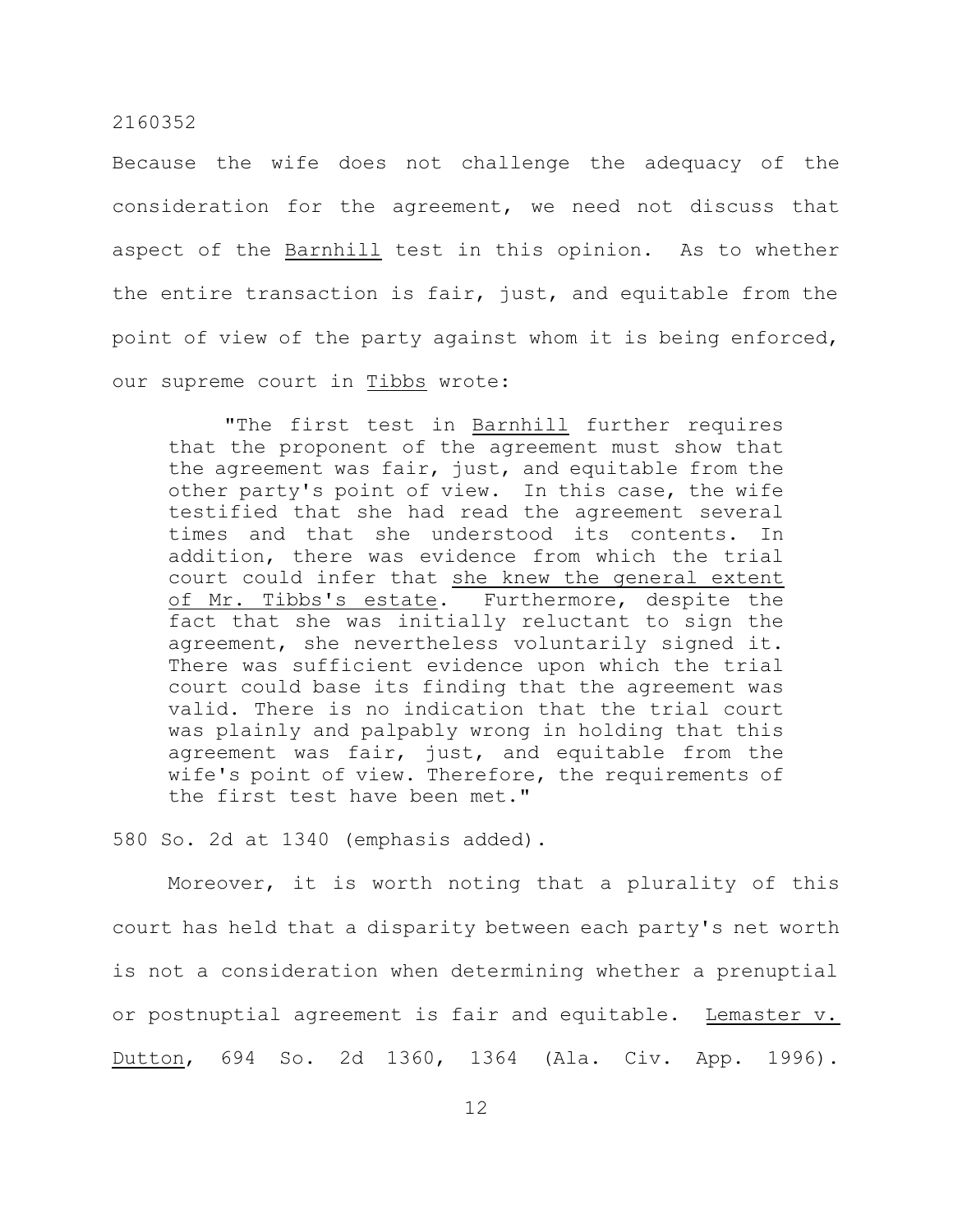"Typically, the reason parties enter into antenuptial agreements is because they have vastly different incomes and assets that they wish to protect in the case of divorce or death. The very impetus behind the creation of such agreements should not be a reason to set them aside as inequitable." Id.

In Woolwine v. Woolwine, 519 So. 2d 1347 (Ala. Civ. App. 1987), this court addressed the question whether a prenuptial agreement was fair, just, and equitable from the point of view of the spouse against whom it was sought to be enforced, as required by the second part of the first Barnhill test. Finding that it was, and reversing the trial court's judgment, this court wrote:

"As noted above, not only must the consideration be adequate, but the entire transaction must have been fair, just, and equitable from the wife's point of view. In this instance there is absolutely no evidence of fraud or duress in the execution of the agreement. The attorney who drafted the agreement testified that he advised the wife of its content and effect and further advised her to seek independent advice.

"Further, the evidence is that the husband and wife had discussed the agreement prior to their marriage and that the wife voluntarily agreed to sign. The testimony was that the wife chose not to seek independent advice contrary to the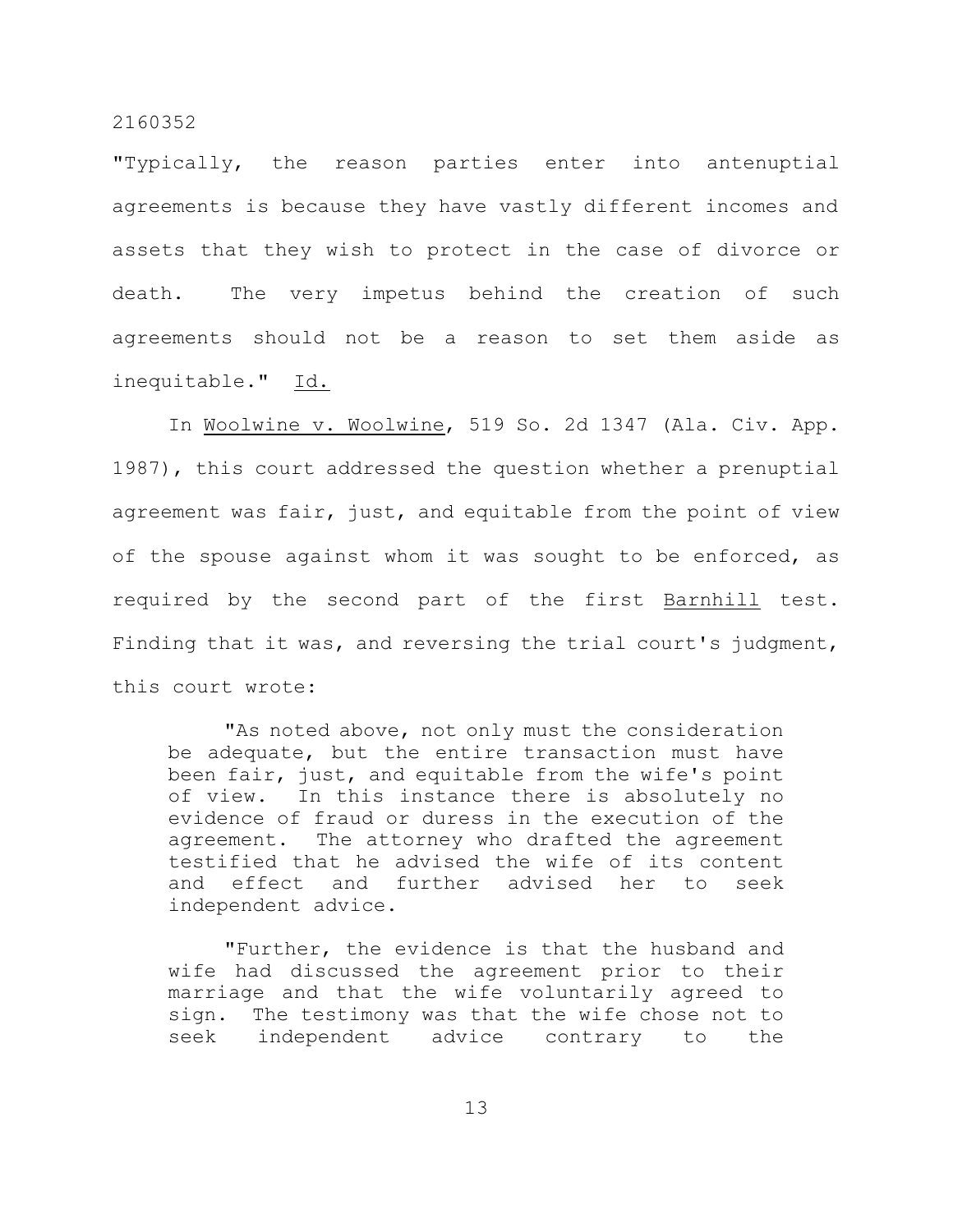recommendation of the attorney who prepared the agreement.

"The evidence in all respects indicates that the antenuptial agreement was entered into voluntarily and, furthermore, that the wife knew what she was relinquishing when she signed the agreement. Additionally, the record indicates that the wife at least had a general knowledge of the extent of the husband's estate. All of the above indicates that there was adequate consideration and that the transaction was fair, just, and equitable.

"It would appear to this court that a spouse should not be able to avoid an agreement signed before marriage simply by showing a substantial difference between his or her rights under the agreement and what might have been awarded by a court in the absence of such an agreement. Put another way, 'unfairness' under the instant facts does not relate to the amount awarded to a spouse pursuant to an antenuptial agreement."

519 So. 2d at 1350 (emphasis added).

The wife in this case argues that the Barnhill test is inapplicable because, she says, she was fraudulently induced to execute the agreement. However, Barnhill has been applied in instances similar to the instant case. In Strait v. Strait, 686 So. 2d 1230 (Ala. Civ. App. 1996), this court affirmed the trial court's determination that a prenuptial agreement was valid. The wife in that case had argued that the agreement she signed was void because, among other things, she said that she had entered into the agreement without "full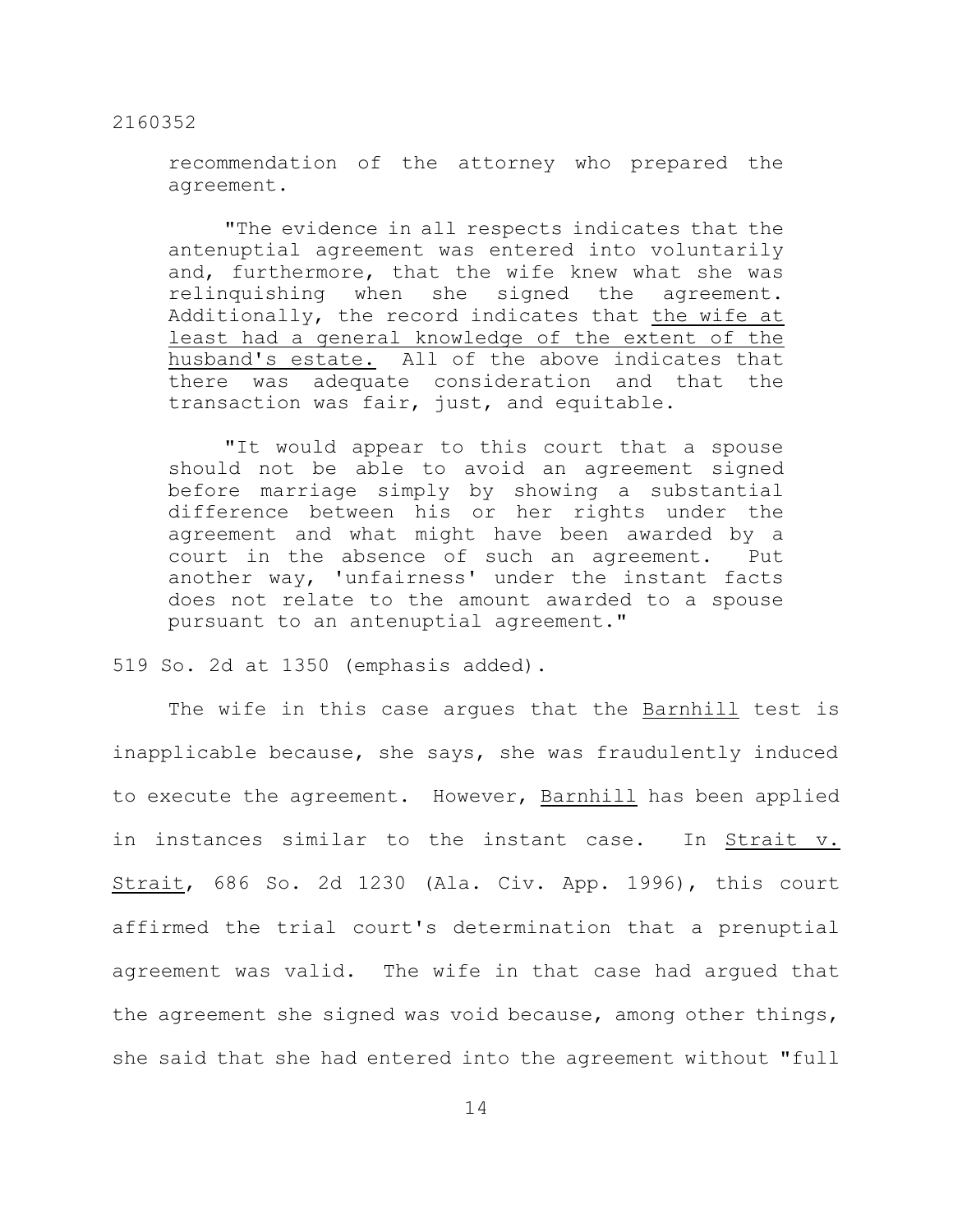knowledge of [her husband's] assets." Id. at 1234. In affirming the validity of the agreement, this court noted that, when she was deposed, the wife

"stated that, while she was aware of the property that [her husband] owned, she was not informed of its value. However, she stated that nothing prevented her from obtaining an appraisal of his property to ascertain the value. Furthermore, she testified that she had gone through a divorce from [her husband] in 1991 and that on that occasion they had to go to court to divide some of the property that they owned. The agreement was accompanied by an exhibit listing [their separate] property. The exhibit listed [her husband's] real property assets, many of which were rental properties, and the monthly income from the various properties. [The wife] asserts that she was unaware when she signed the agreement that [her husband] had cash on hand of \$45,000; furniture, tools, and equipment worth \$100,000; and that the value of the real estate was \$1,175,000. She asserts that she did not have adequate knowledge because the exhibit did not list the value of the properties, and excluded the cash and the personal property values.

"This court has held that when a spouse has at least a general knowledge of what he or she is relinquishing and a general knowledge of the extent of the other spouse's estate, an antenuptial agreement based on adequate consideration is fair, just, and equitable. Barnhill, supra, at 752; Woolwine, supra, at 1350. The evidence indicates that [the wife] was familiar with [her husband's] assets, and that, although she may have not known of all his assets, she clearly had a 'general knowledge' of the rights she was relinquishing."

Id.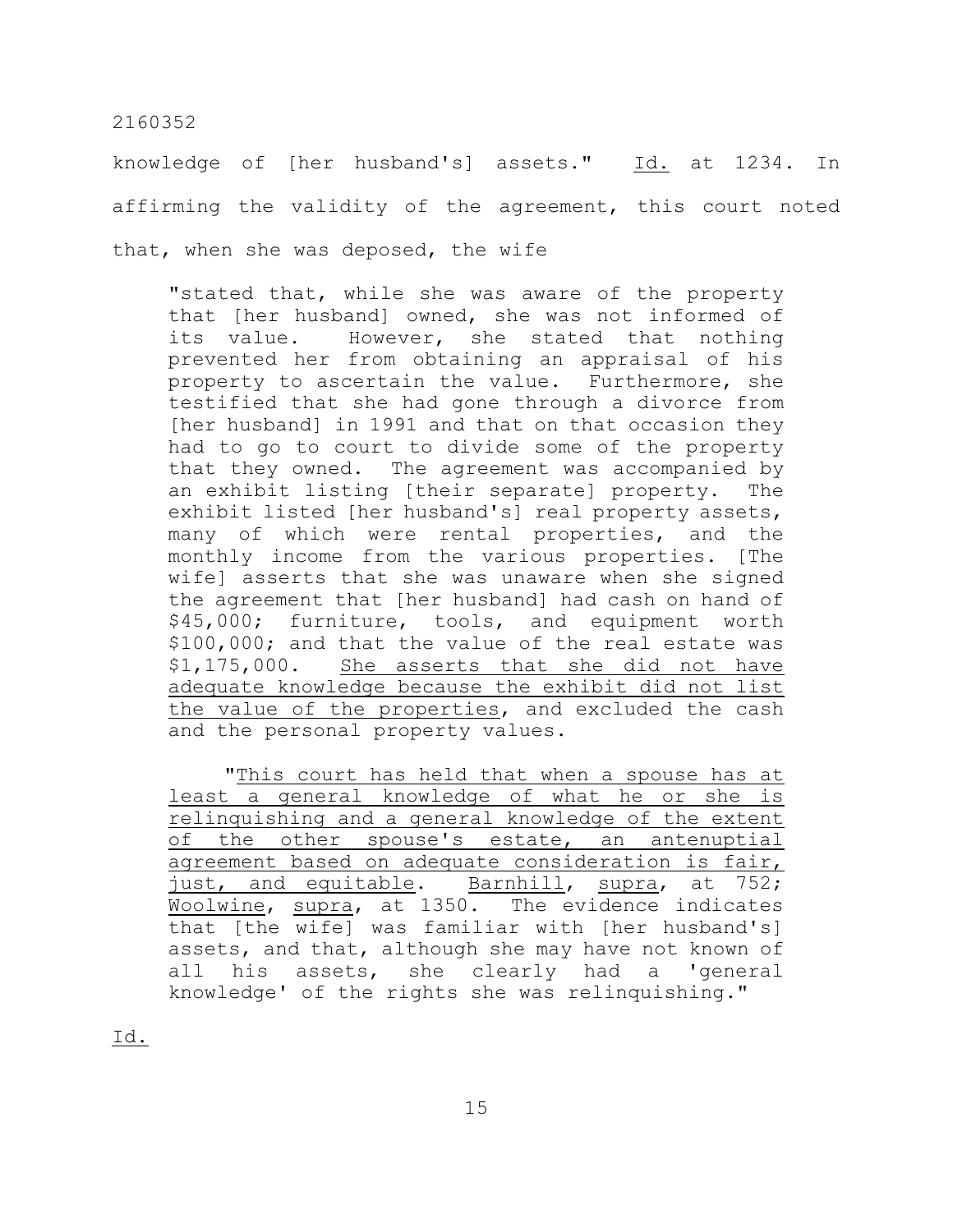Similarly, in Robinson v. Robinson, 64 So. 3d 1067 (Ala. Civ. App. 2010), this court held that an prenuptial agreement was valid and enforceable. Relying on Strait, supra, as authority, we explained:

"The record in the present case reflects that the agreement was fair, just, and equitable from the husband's point of view. There was absolutely no evidence of fraud or duress in the execution of the agreement, and the record reflects that the husband voluntarily signed the agreement. The husband had attended and graduated from law school, having taken courses in both contracts and estates and trusts. The agreement is clear with respect to the rights each party was relinquishing. Although the husband testified that he was not fully aware of the wife's estate, the agreement itself listed every piece of real and personal property that each party owned at the time of the marriage over which the other party was relinquishing a claim. Although there was evidence, as the trial court found, that the values of those properties were not disclosed, despite a contrary indication in the agreement, we hold that the failure of the parties to have disclosed the values of the properties over which they each intended to maintain separate ownership does not void the agreement, especially given that the listing of those properties put both parties on notice of their existence and the fact that those properties would not be divided at the dissolution of the marriage."

## Id. at 1078.

In the instant case, the undisputed evidence indicates that the wife, although perhaps reluctant to do so, agreed to sign the postnuptial agreement rather than end the marriage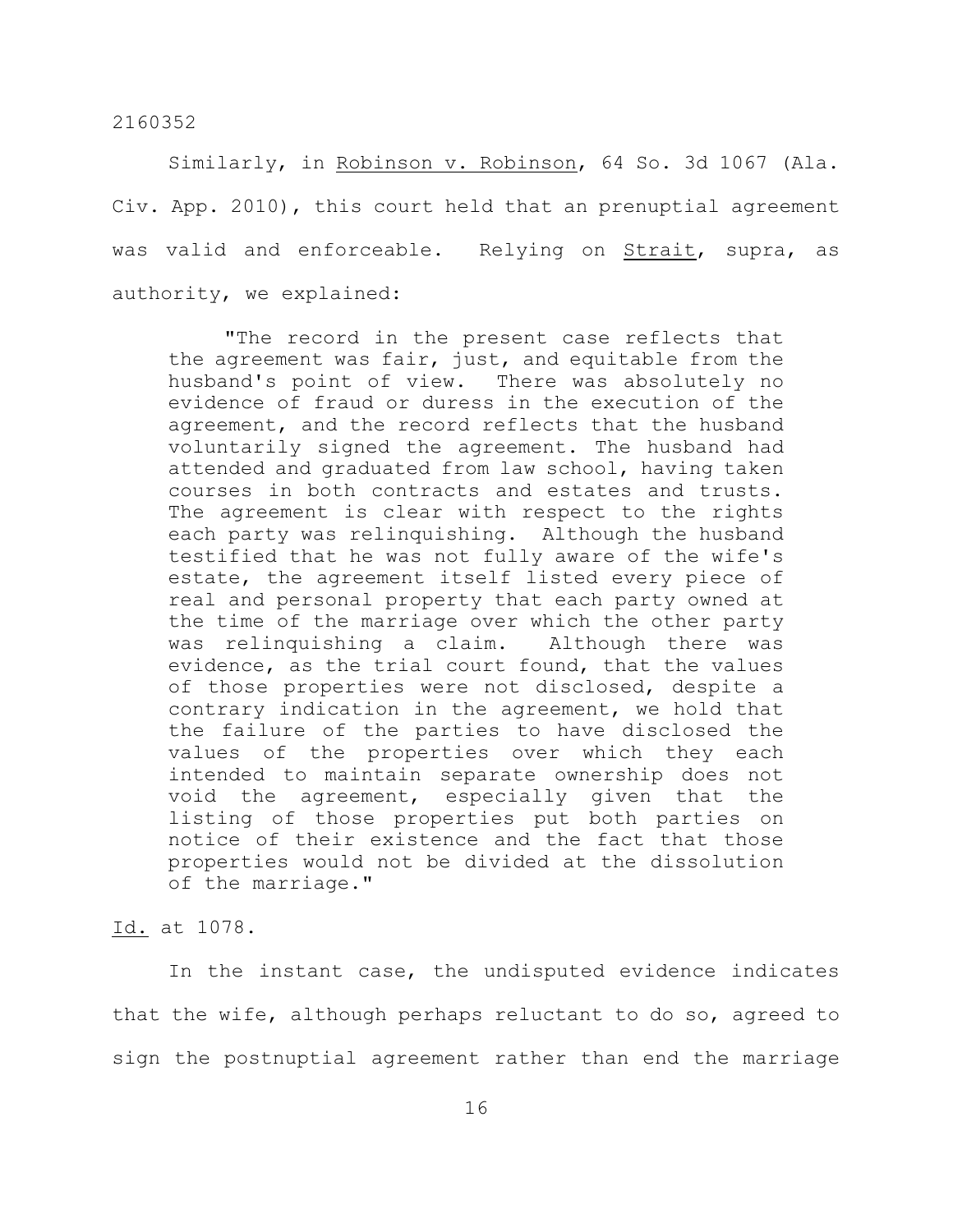after the husband discovered her affair. The negotiations regarding the agreement lasted some 27 months, and the wife consulted with 3 attorneys. She was represented by an attorney at the time she executed the agreement. The agreement listed all of the real estate the wife was agreeing to relinquish, as well as Bama Exterminating. The wife had been married to the husband for almost 20 years at the time the agreement was signed, and she was familiar with the real estate, as well as the income derived from Bama Exterminating. Although the husband did not provide the wife with the market values of the real estate as she had requested, he did provide her with methods she could use to learn the values of the properties. Some of the real estate on the husband's list had been in the wife's family and had been purchased from one of her family members. Nonetheless, during the 27 months of negotiating the agreement, the wife was aware that she did not know the market values of the properties at issue, yet she chose not to avail herself of any of the husband's suggestions for learning those values.

The evidence presented supports a conclusion that the wife knew specifically which real-estate properties she would